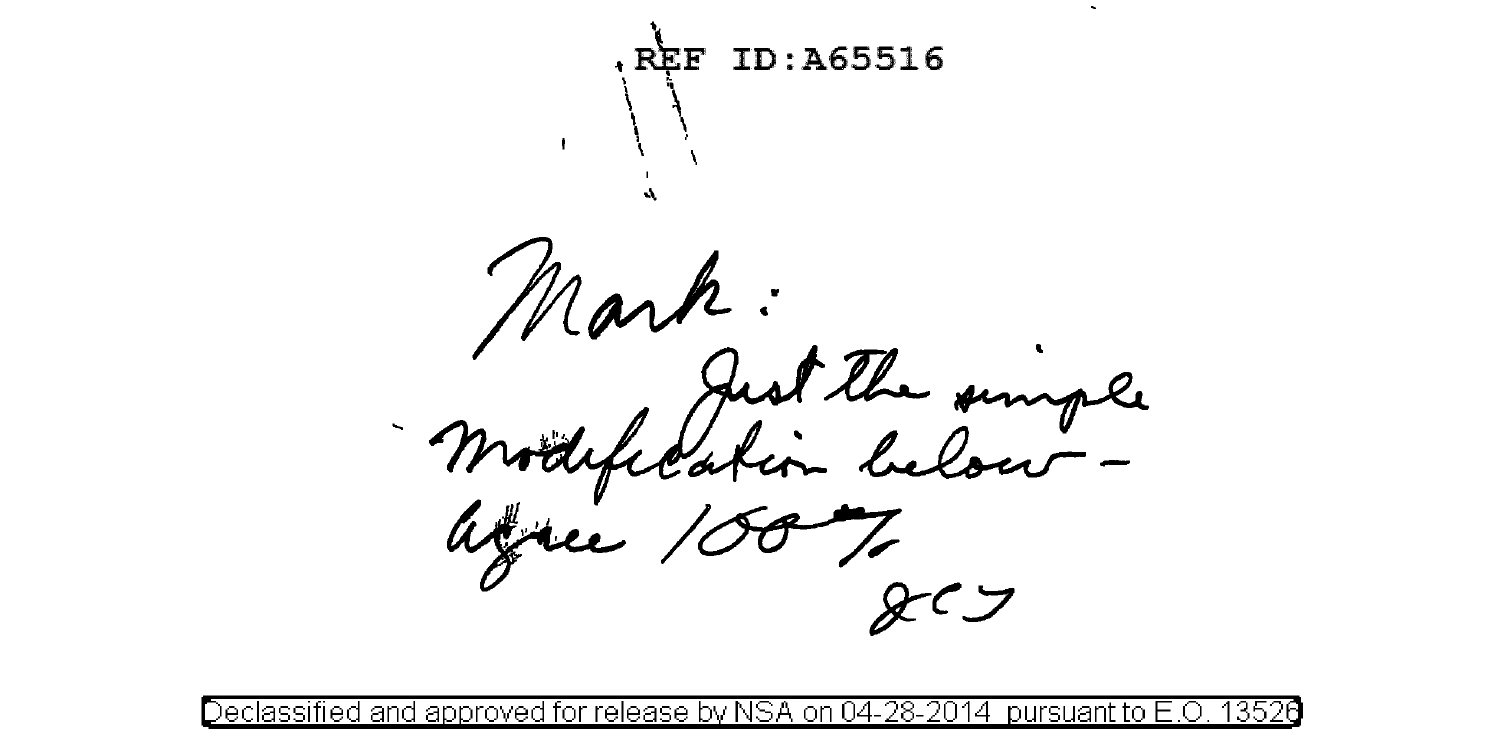



**SIGNAL SECURITY AGENCY WASHINGTON 25, D.C.** 



**SPSIS-3** 

SUBJECT: Analysis of the Security of Communications

TO: Commanding Officer **Signal Security Agency** Washington 25, D. C.

1. Reference is made to a memorandum issued by the<br>Deputy Chief, MIS, dated 3 March 1945, subject: "Intelligence Concerning Security of Communications" (Tab A). A part of the first paragraph of this memorandum reads as follows:

"1. The Director of Intelligence, MIS is hereby charged with primary responsibility for conducting research in connection with material obtained from Ultra sources relating to (1) compromises of cryptographic systems employed by U. S. or Allied forces and (2) indications of enemy traffic analysis of U.S. or Allied communications."

2. After three months of working under this directive, it is believed that this part of it should be changed to vest primary responsibility for analyzing and synthesizing this material in a joint MIS-SSA committee since MIS personnel alone lack sufficient background and experience in communications, traffic analysis, cryptographic and cryptanalytic techniques. Thus, studies and reports would be prepared at Signal Security Agency with MIS assistance, but dissemination would still be a responsibility of MIS. Under the present arrangement, Signal Security Agency personnel have been working on these studies at MIS on an experimental basis. After SSA personnel have prepared the studies, the latter are then subject to delays in publishing and editing out of important phases by MIS personnel due to a different point of view and the aforesaid lack of experience.

In order to insure proper coordination in these matters between Signal Security Agency and MIS, and within Signal Security Agency itself, it is recommended that a permanent Joint SSA-MIS Committee be set up to consist of the following members: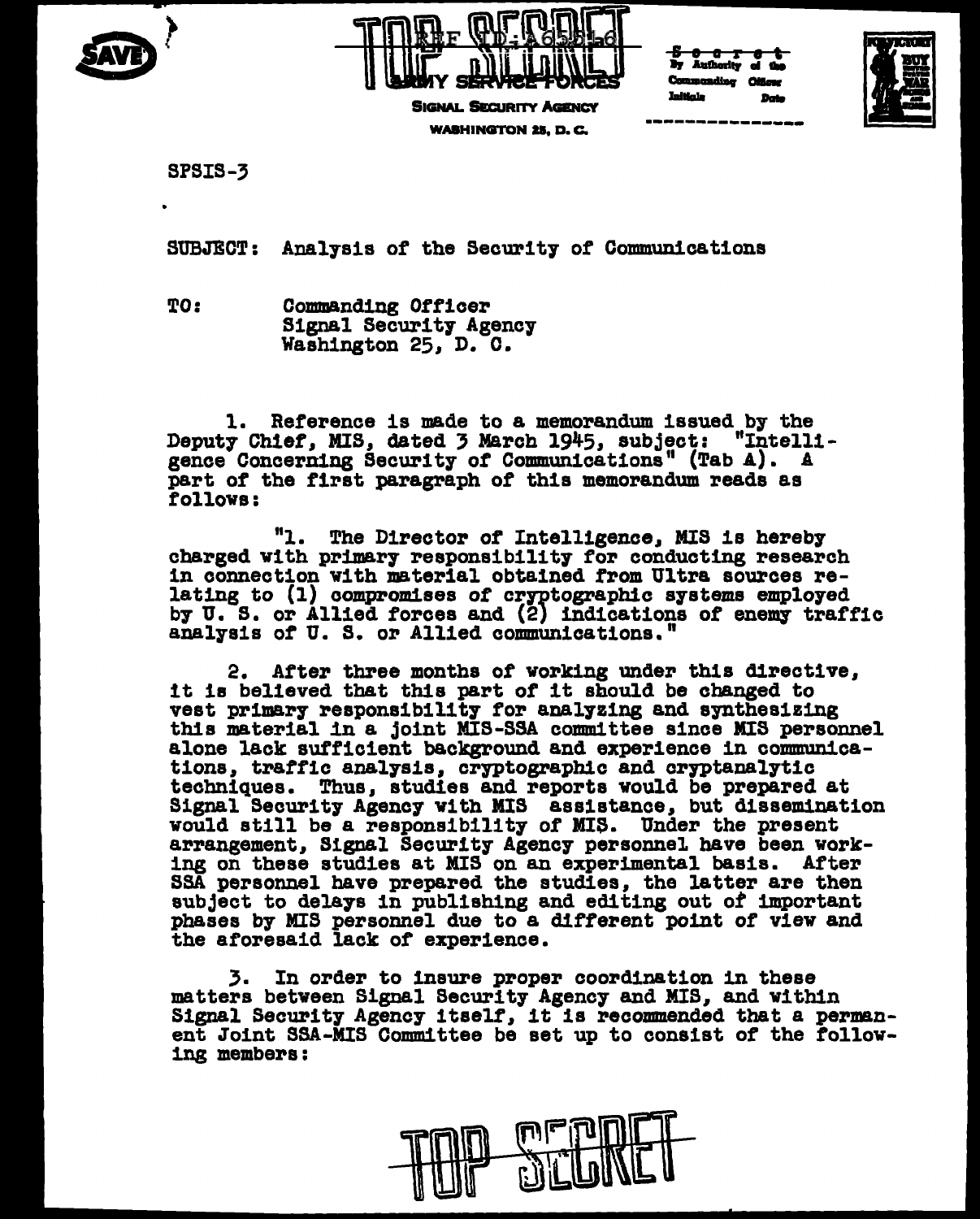

SPSIS-3 (26 June 45)

Director of Communications Research, Chairman Asst. Director *ot* Communications Research, Deput7 Representatives f'l'om MIS Security Division Liaison Officer to MIS Representative from Protective Security Branch Representative from T/A and Control Branch Representative from Communications Security Branch, Secretary

4. Broadly stated the functions of this committee would be to determine what studies are necessary, coordinate their preparation, and recommend their distribution. 'More details .are given in the subsequent paragraphs.

5. Coordination will be necessary tor the pertinent functions, which functions are recommended to be assigned as follows:

a. The assemblage of the complete information of the Japanese T/A results and their explanation in terms of standard T/A techniques. This should be the primary responsibility of the T/A section of the Intelligence Division, SSA.

b. The assemblage of the complete information of the Japanese cryptanalytic results, the identification of the Allied cryptographic system or communications practice referred to by the Japanese, and the determination of the correctness of the Japanese conclusions. This should be the primary responsibility of the Security Division, SSA, since this unit has access to the actual cryptographic systems and the communication practices emplo7ed as well as to collateral information (including an7 possible deception program which may be used).

c. The determination of the correctness of the information reported bf the Japanese with respect to battle order, disposition, subordination, and operations of Allied troops. This should be the primary responsibility of MIS, since it has access to such information.

6. When the foregoing phases of analysis and synthesis have been completed, recommendations tor corrective action vould be made jointly, and the result, written up in usable form for the theater commander, would be disseminated through established MIS channels.

7. ~he process *ot* analysis and the de~ivat1on of corrective recommendations should be applied to communications not only of a War Department echelon but to those employed in

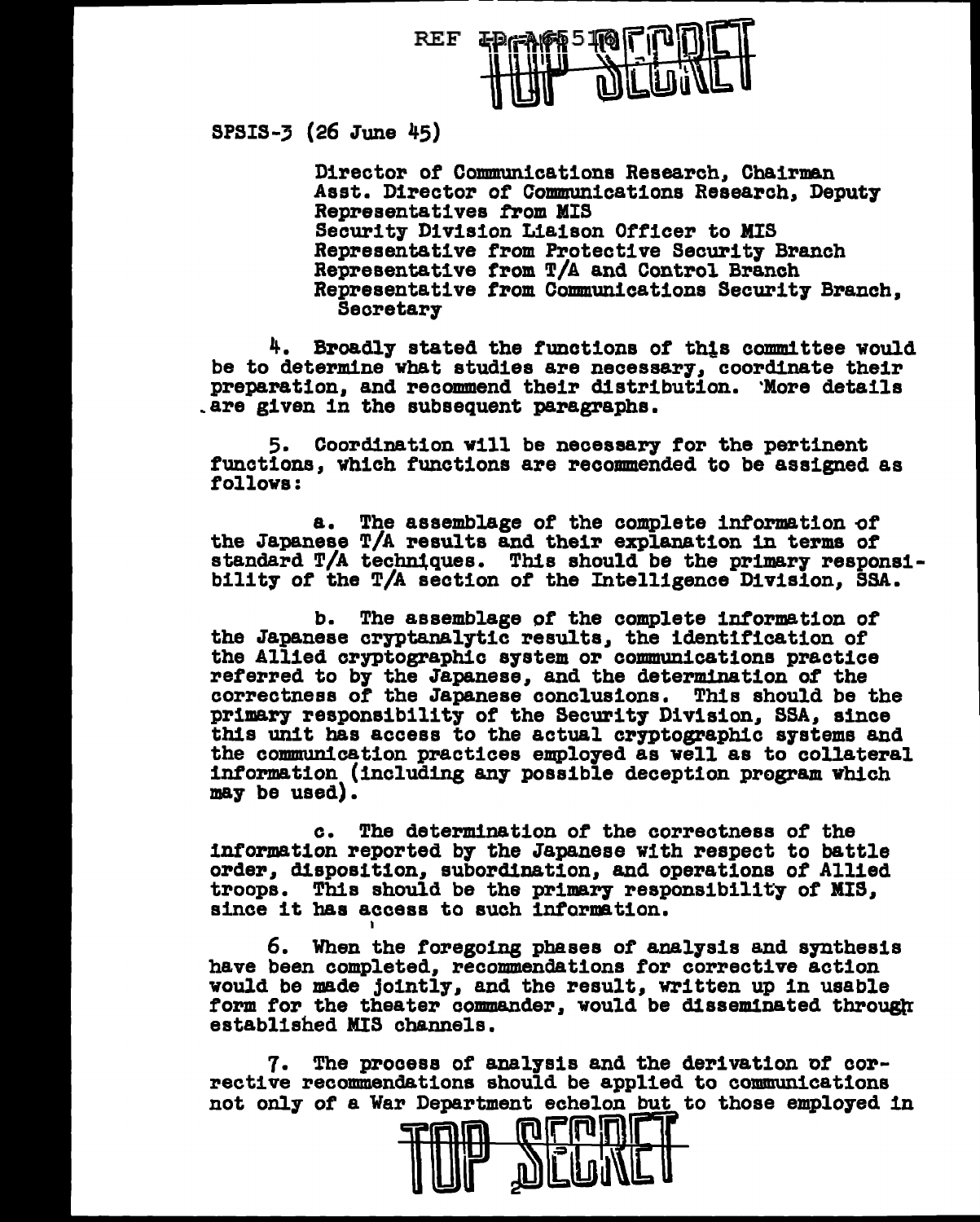

SPSIS-3 (26 June 45)

the Theaters, since the knowledge of such possible breaches of security, their analysis and possible corrective action may be available only in Washington.

8. There is attached hereto a draft of a letter to the Deputy Chief, MIS, which has the concurrence of MIS personnel concerned, implementing the recommendations made in the foregoing paragraphs, and which has attached thereto a revised directive to replace that of 3 March 1945.

 $\lambda$ 

1 Incl:

 $\bullet$ 

WILLIAM F. FRIEDMAN Director of Communications Research

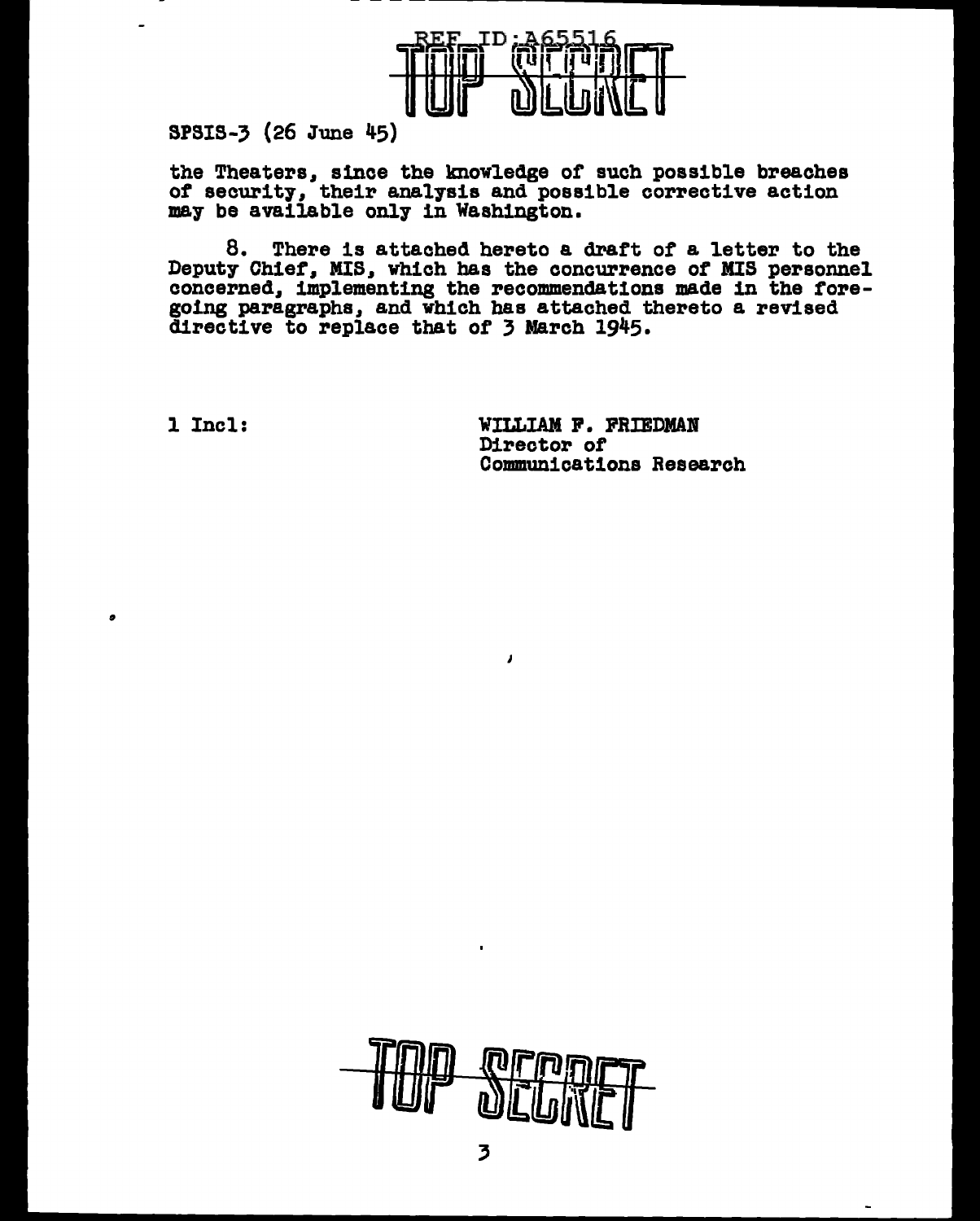

SPSIS-3

**SUBJECT:** Analysis of the Security of Communications.

TO:

lave not

Rod the

WER

\```\\

Henry

air

Commanding Officer Signal Security Agency Washington 25, D. C.

Reference is made to a memorandum issued by the l. Deputy Chief, MIS, dated 3 March 1945, subject: **"Intelli**gence Concerning Security of Communications" (Tab A). A part of the first paragraph of this memorandum reads as followa:

"1. The Director of Intelligence, MIS is hereby charged with primary responsibility for conducting research in connection with material obtained from Ultra sources relating to (1) compromises of cryptographic systems employed by U. S. or Allied forces and (2) indications of enemy traffic analysis of U.S. or Allied communications."

2. After three months of working under this directive, it is believed that this part of it should be changed to vest primary responsibility for analyzing and synthesizing this material in a joint MIS-SSA committee since MIS personnel Ladowe lack sufficient background and experience in communications, traffic analysis, cryptographic and cryptanalytic techniques, Thus, studies and reports would be prepared at Signal Security Agency with MIS assistance, but dissemination would still be a responsibility of MIS. Under the present arrangement, Signal Security Agency personnel have been working on these studies at MIS on an experimental basis. After SSA personnel have prepared the studies, the latter are then subject to delays in publishing and editing out of important phases by MIS personnel due to a different point of view and the aforesaid lack of experience.

3. In order to insure proper coordination in these matters between Signal Security Agency and MIS, and within Signal Security Agency itself, it is recommended that a permanent Joint SSA-MIS Committee be set up to consist of the following members:

Declassified by NSA/CSS Deputy Associate Director for Policy and Rece On 20130910 by no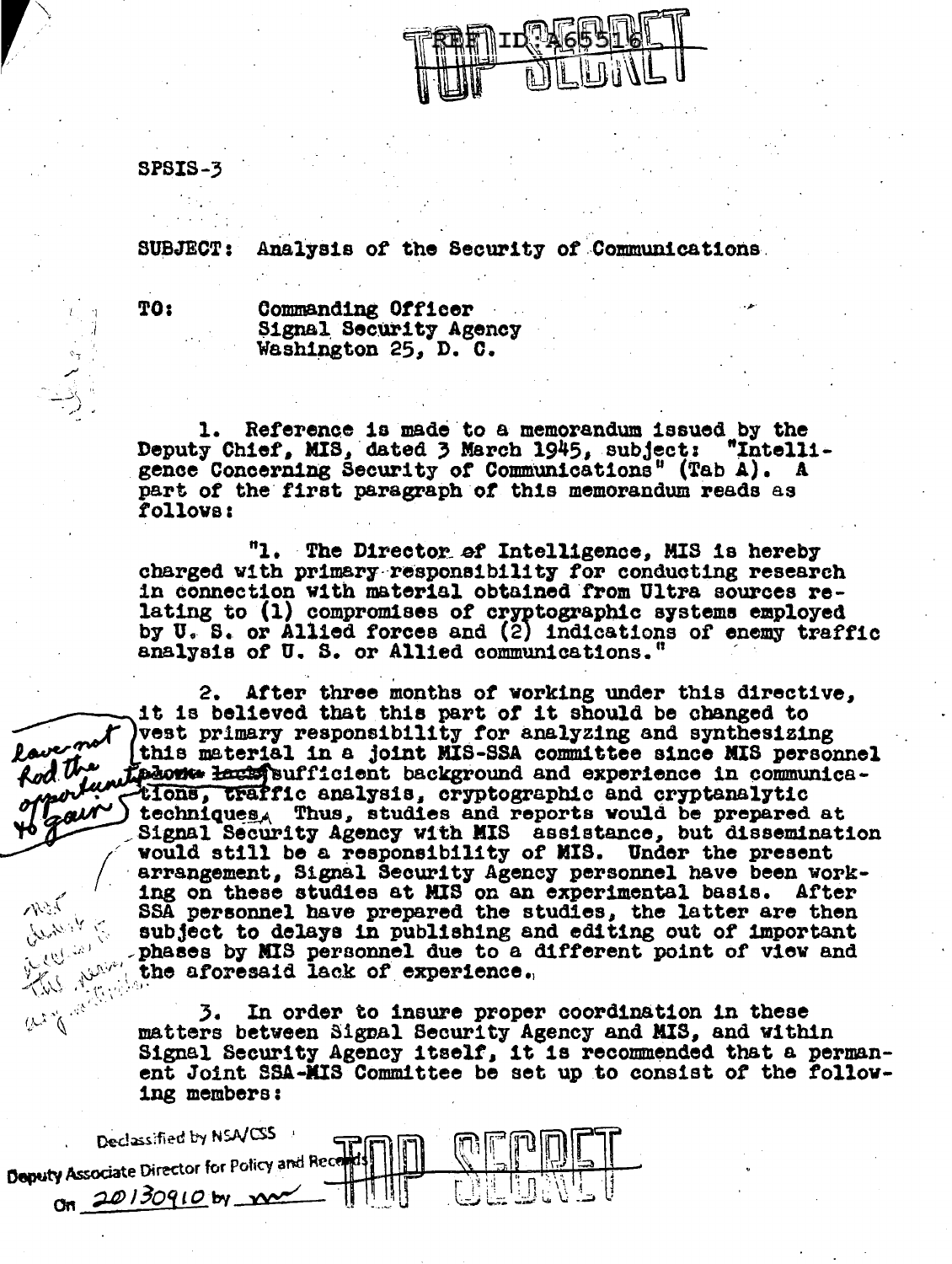圪 roske 18 puple  $\mathbf{L}$ In Witha. am kange Linf. Like  $E$  kom $\overline{L}$ people cleaned for Well they come to wash efang w rlways in r fed L4,

**REF ID:A65516**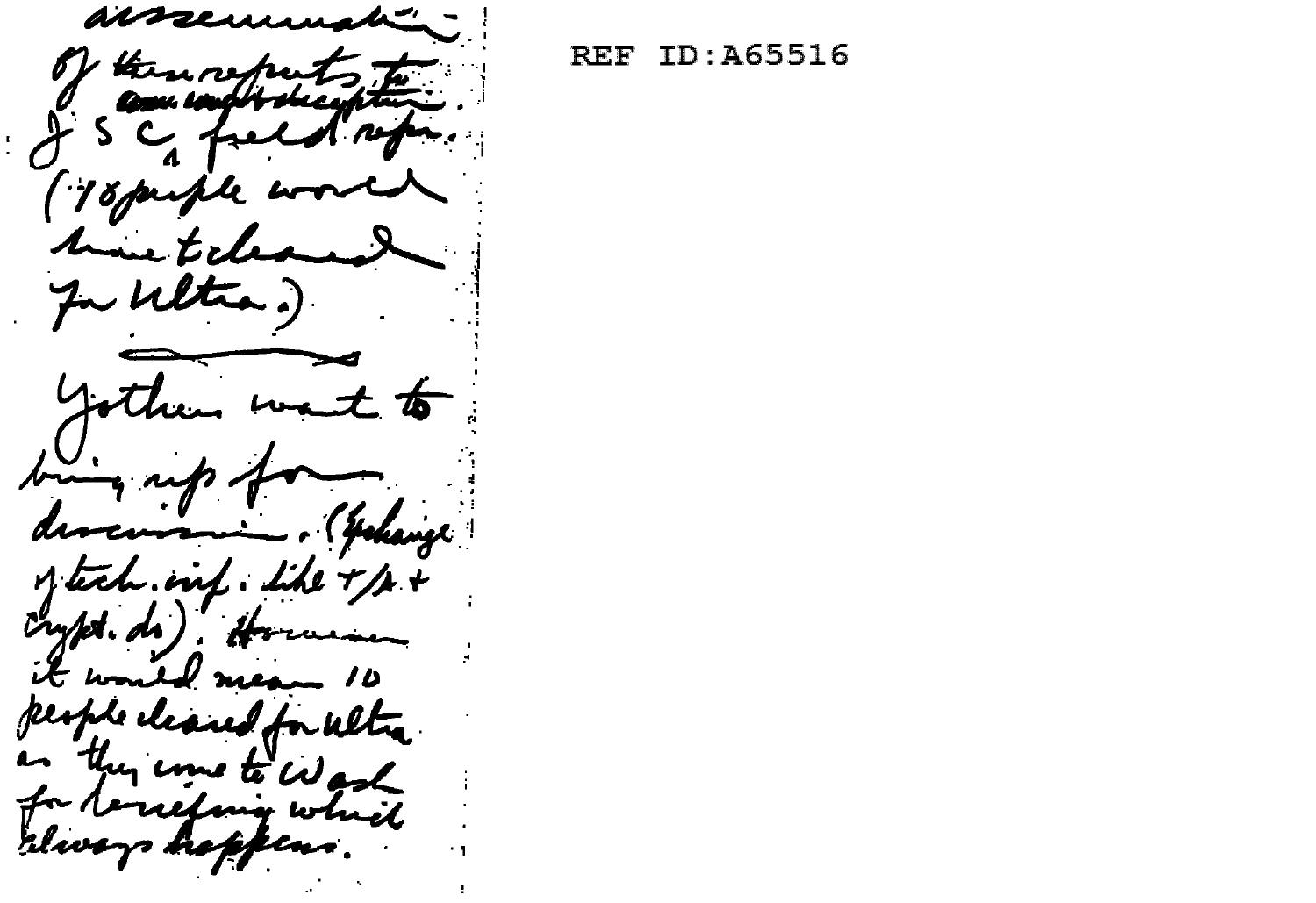**DRAFT** 



SUBJECT: Analysis of the Security of Communications

TO 1

Deputy Chief, Military Intelligence Service<br>Room 2E 800, The Pentagon Washington 25, D. C.

1. Reference is made to a memorandum issued by the Deputy Chief, Military Intelligence Service, dated 3 March 1945, subject: "Intelligence Concerning Security of Communications" (Tab A). A part of the first paragraph of this memorandum reads as follows:

The Director of Intelligence, MIS is hereby charged with primary responsibility for conducting research in connection with material obtained from Ultra sources relating to (1) compromises of cryptographic systems employed by U. S. or Allied forces and (2) indications of enemy traffic analysis of U.S. or Allied communications."

2. After three months of working under this directive, it is believed that this part of it should be changed to vest primary responsibility for analysing this material to a committee composed of representatives of the Signal Security Agency and Military Intelligence Service. The committee would be responsible for the preparation of reports analyzin traffic analysis and solution ing foreign success with regard be reading Allied eryptographic systems and to conducting traffic analysis of Allied communications. Dissemination, as in the past, would be exclusively through Military Intelligence Service channels.

It is suggested that the following individuals should 3. comprise the committee:

lene , thank

٦Î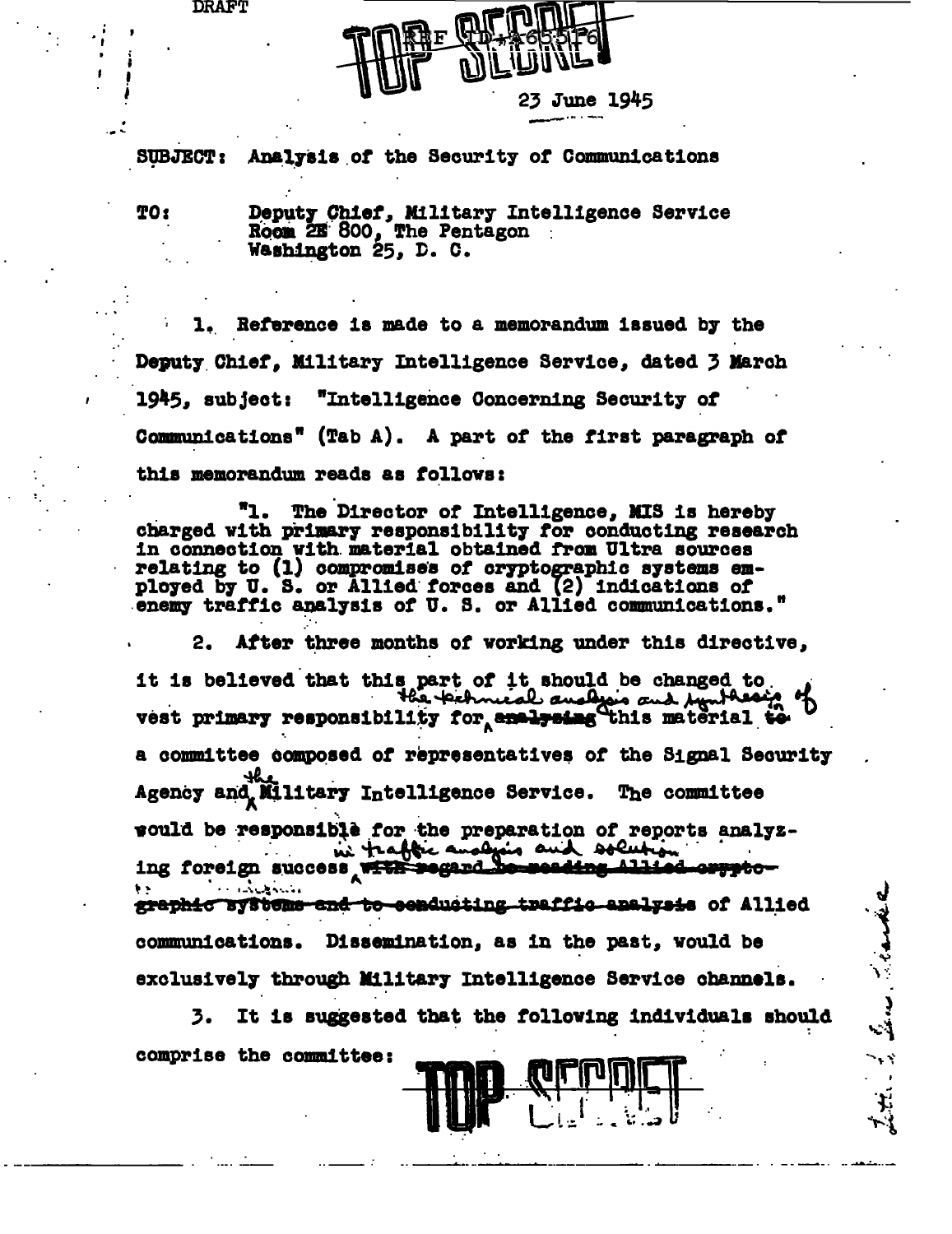Director of Communications Research, Seconds Asst. Director of Communications Research, Deputy Representatives from MIS at Attical Security Division Liaison Officer to MIS. Representative from Protective Security Branch Representative from T/A and Control Branch Representative from Communications Security Branch, Secretary

It is believed that the committee could coordinate. more effectively the research now being carried on and would

insure more timely dissemination of results produced. The recommended champed in the directors of 3 March 1945

**REF** 

ste attached hereto. (2st B)

1 Incl Revised directive

 $\lambda$ 

**W. PRESTON CORDERMAN** Colonel, Signal Corps Commanding

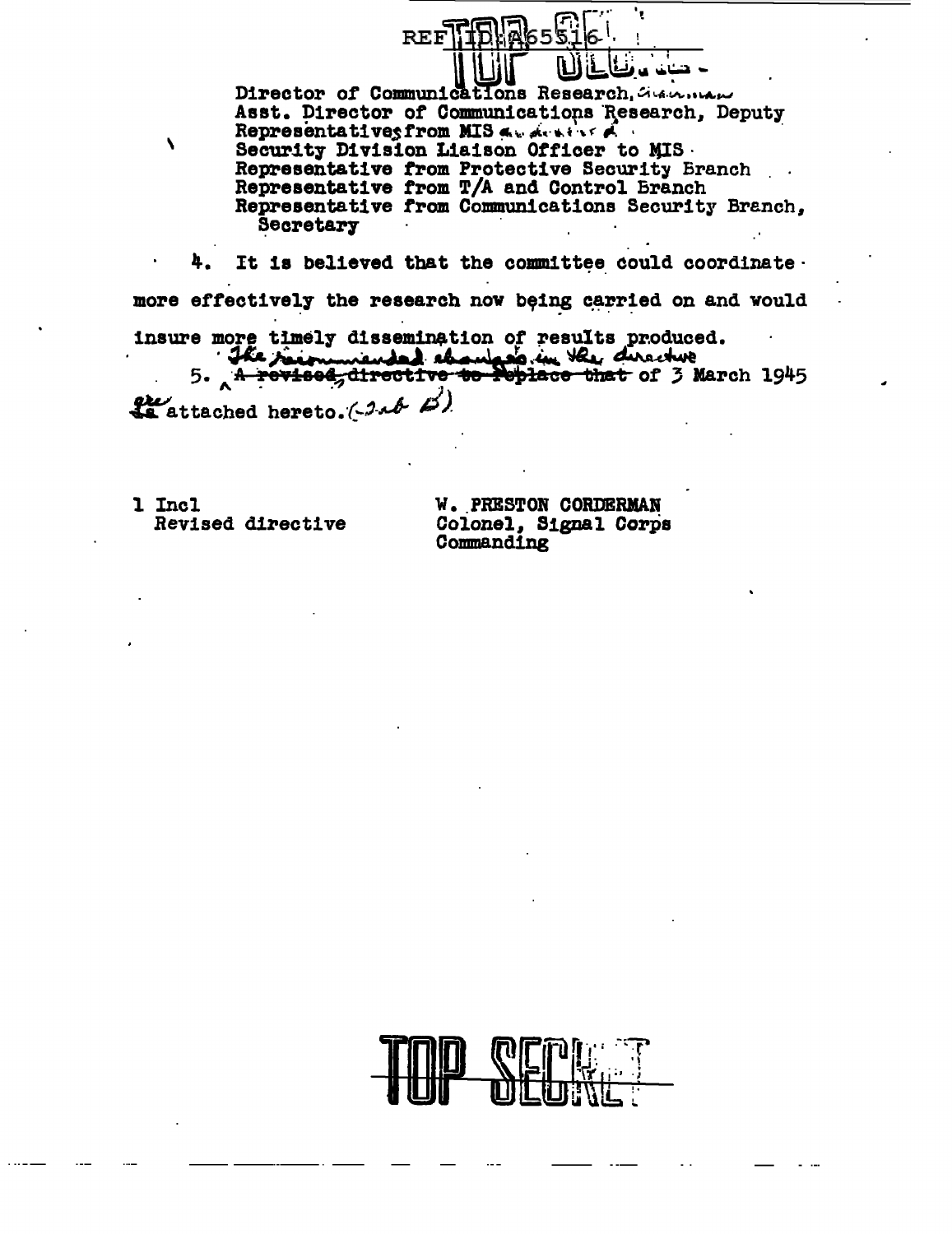وللعاب Director of Communications Research Asst. Director of Communications Research, Deputy Representatives from MIS and desired. Security Division Liaison Officer to MIS Representative from Protective Security Branch Representative from T/A and Control Branch Representative from Communications Security Branch. Secretary

rmin

**REF ID: A65516** 

<u>far bete</u>r

nrann

4. It is believed that the committee could coordinate more effectively the research now being carried on and would

insure more, timely dissemination of results produced. The desired changes to the directive

is attached hereto. (Tab)

1 Incl Revised directive

**W. PRESTON CORDERMAN** Colonel, Signal Corps Commanding

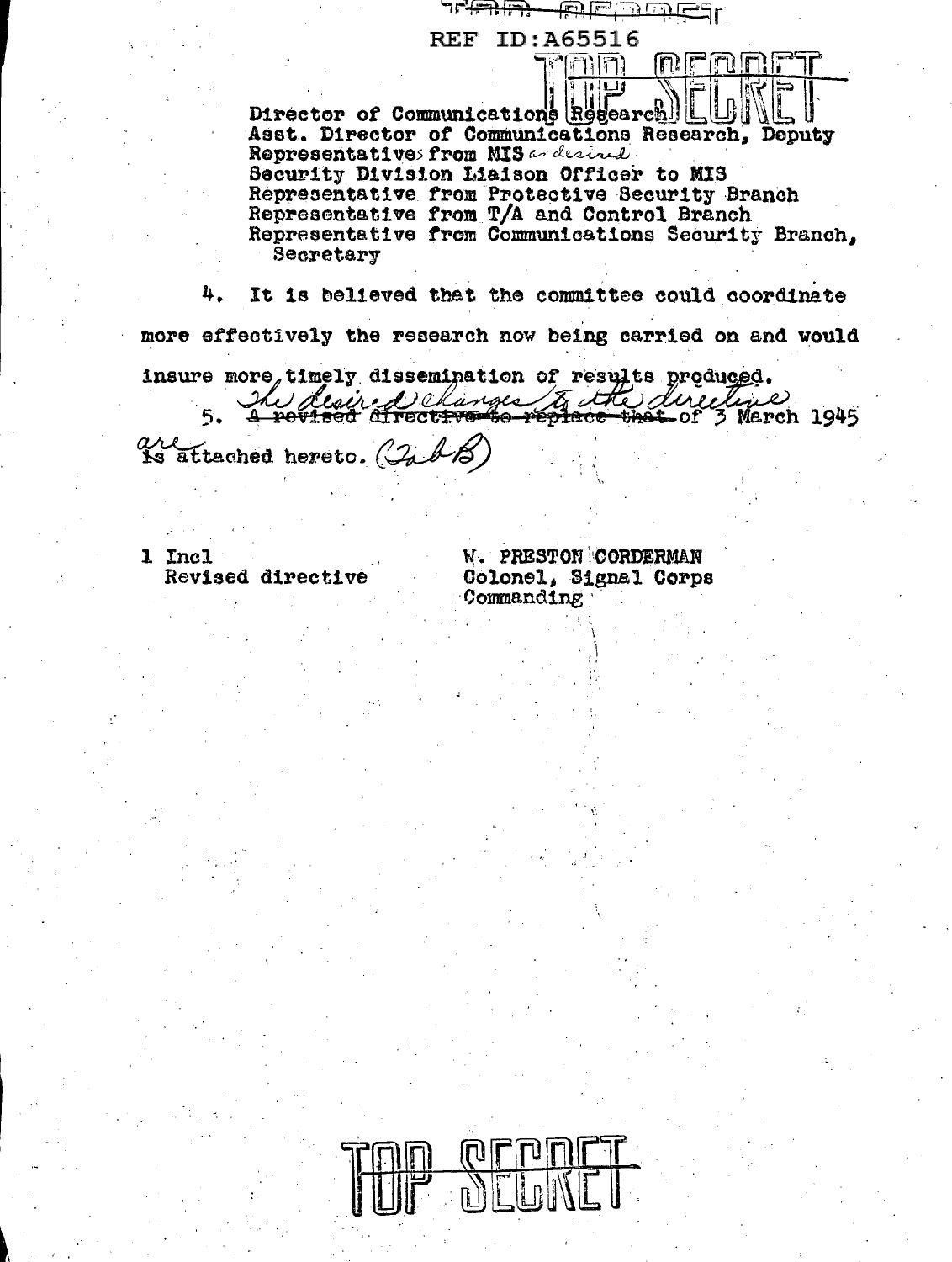Audigait: analysis of the Security of Communication.  $I<sub>o</sub>:coSSA$ 1. Reprend is made to a distance would by the Deputy Thirty MIS dated 3 march 1945 subject Intelligence Concessing Security of Communications" (Isb A). The a part of the first paragraph of the mens-<br>revolume follows : (Cluste frist part) 2. after three months of working under their directions it is believed that<br>the part of the direction should be<br>changed to read previous responsibility<br>for an adjoing the meterial in 55A<br>since MIS personal lack sufficient background and experience in commun-<br>continue, traffic analysis, and crystopaphie and reports would be firefraud at SSA wich MIS assistance, but characture would still be a responsibility of MIS. Unider the present arrangement 5 sh personal